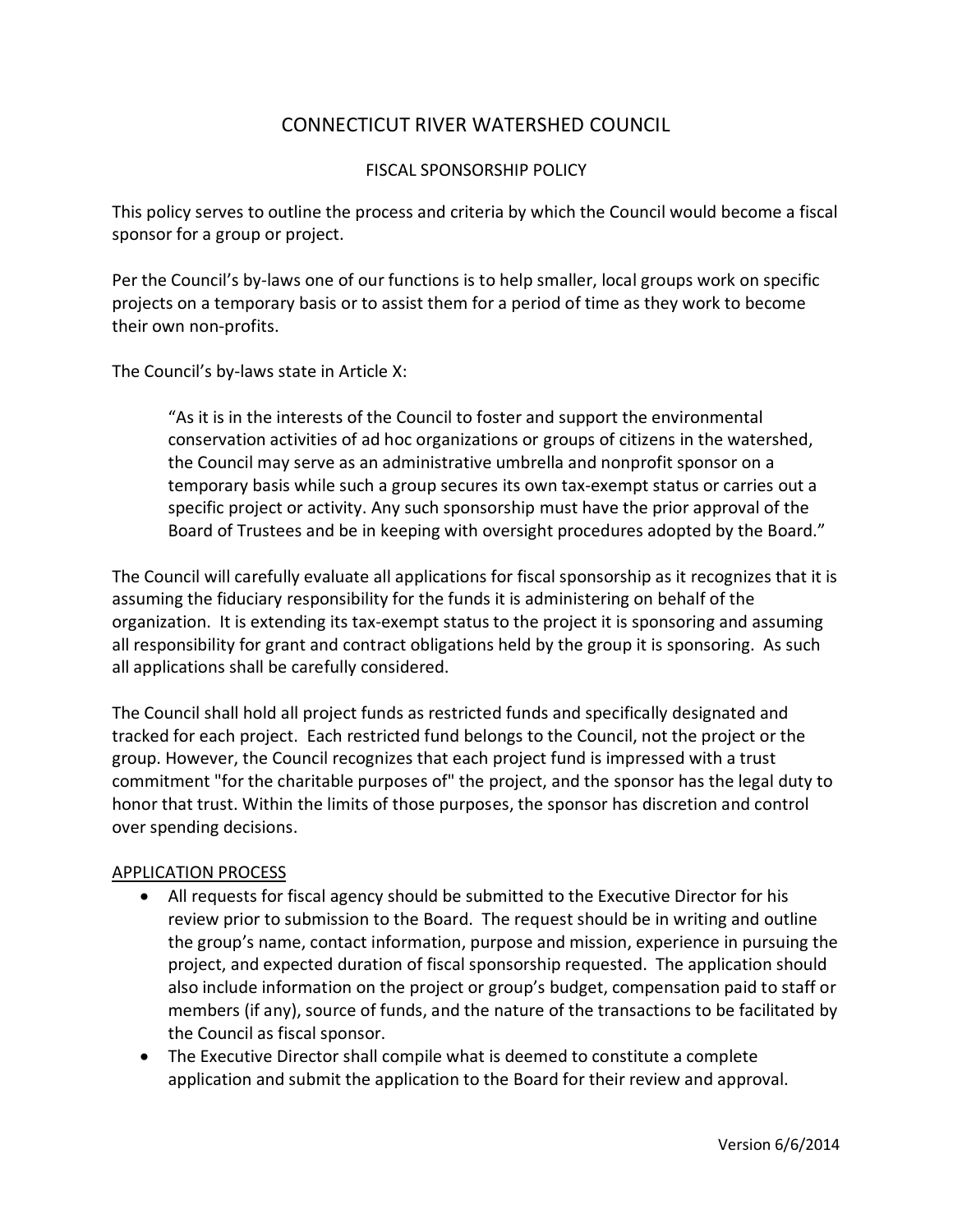Requests needing to be processed prior to a full Board meeting may be handled by the Executive Committee.

- Following the term of a fiscal sponsorship contract, an applicant must re-file for a continuance with the Executive Director. This shall also be reviewed and approved by the Board of Trustees.
- All fiscal sponsorships shall be codified by a written contract that is signed by the Executive Director, following Board approval of the fiscal sponsorship.

## CRITERIA FOR APPROVAL

The Council will use the IRS criteria for determining the elements of a valid sponsorship application as well as its own additional criteria. The IRS elements are as follows:

- Grants/donations are given to a  $501(c)(3)$  tax exempt organization (the sponsor) that acts as a guardian of the funds for a project that does not have  $501(c)(3)$  status
- The funds received by the sponsor must be used for specific charitable projects that further the sponsor's own tax exempt purpose.
- The sponsor must retain discretion and control as to the use of the funds.
- The sponsor must maintain records that establish that the funds were used for  $501(c)(3)$ purposes.
- The project should either be short term or the non-exempt organization should be actively seeking its own tax exempt status.

In addition:

- The individual or group must demonstrate experience and competence in the proposed activity or group's mission.
- The Council will not undertake fiscal sponsorship of any activity unless it can be satisfied that by doing so it is not jeopardizing its tax-exempt status as a charitable organization.
- The Council may, as a condition of approval, require that employees or contractors paid to carry out the project carry sufficient and appropriate insurance that protects both individuals and the organization from any personal or property damages resulting from such an operation.
- The Council will not approve fiscal sponsorship requests that rely on the project or group receiving funds on a reimbursement basis.
- Fiscal sponsorship shall be for no longer than 2 years, but is renewable upon reapplication.
- The Council reserves the right to limit the number of fiscal sponsorships it undertakes to ensure that it is not exceeding its ability to function with professional care and diligence as a sponsor.